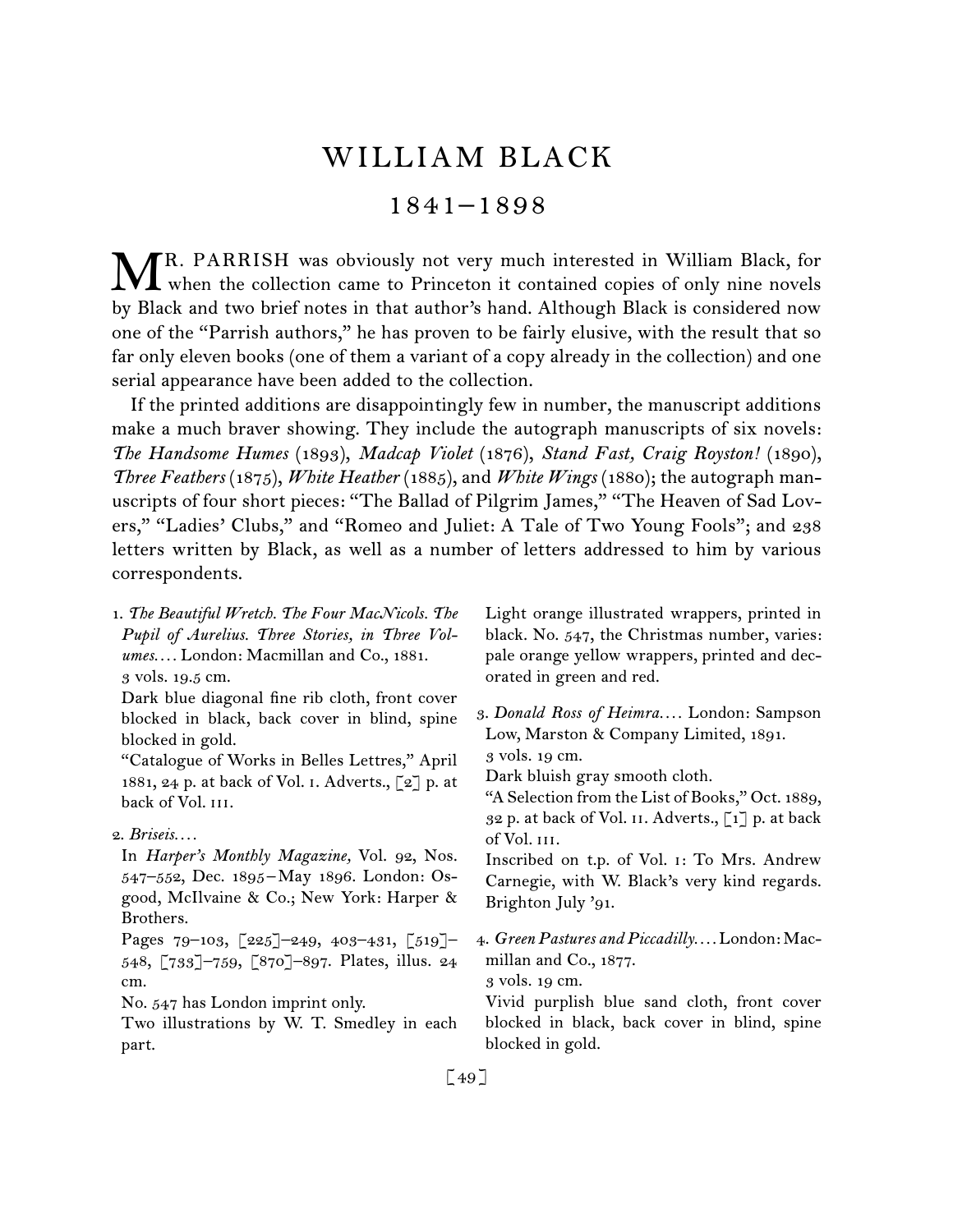## 50 W. Black

Adverts., [2] p. at back of Vol. i. "Catalogue of Works in Belles Lettres," Oct. 1877, 38 p. (with p. 25–32 accidentally bound in between p. 16 and 17), and other adverts.,  $\lceil 2 \rceil$  p., at back of Vol. ii.

5.  *The Handsome Humes. . . .* London: Sampson Low, Marston & Company Limited, 1893. 3 vols. 19 cm.

Dark blue fine morocco cloth. Patterned endpapers, with alternating publisher's monogram and tower, dark and light brown on white.

"William Black's Novels," 1 leaf at back of Vol. iii.

Bookplate of Douglas C. Ewing.

6.  *Judith Shakespeare. A Romance. . . .* London: Macmillan & Co., 1884.

3 vols. 19.5 cm.

Dark blue sand cloth, front cover blocked in black, back cover in blind, spine blocked in gold.

Adverts., [2] p., and "Catalogue of Works in Belles Lettres," May 1884, 31, [1] p., at back of Vol. I. Adverts., [2] p. at back of Vol. II. Bookplate of Harrington Hulton.

7.  Copy 2.

White parchment paper boards, lettered on spine in red and black.

Adverts. as above.

Inscribed on halftitle of Vol. i: To Mrs. Macmillan, with W. Black's very kind regards. London Oct 1884.

8.  *Macleod of Dare. A Novel. . . .* With Illustrations. London: Macmillan and Co., 1878. 3 vols. Fronts., plates. 19 cm.

The illustrations are by J. Pettie, T. Graham, G. H. Boughton,W. Q. Orchardson,Colin Hunter, J. MacWhirter, C. E. Johnson, J. A. Aitken, T. Faed, J. E. Millais, F. Powell, and P. Graham.

Vivid purplish blue sand cloth, front cover blocked in black, back cover in blind, spine blocked in gold.

Adverts., [2] p., "Catalogue of Works in Belles

Lettres," June 1878, 38 p., and other adverts.,  $\lceil 2 \rceil$  p., at back of Vol. I. Adverts.,  $\lceil 1 \rceil$  p. at back of Vol. iii.

9.  *Macleod of Dare. . . .* New and Revised Edition. London: Sampson Low, Marston & Company Limited [1892].

vi, 431,  $\lceil 1 \rceil$  p. 18 cm.

Dark red vertical rib cloth, with an overall floral design blocked in blind on covers and spine, and with author's signature blocked in blind on front cover.

Adverts., [1] p. at back.

Inscribed on halftitle: To Caspar W. Whitney Esq. with William Black's very kind regards. London, May, 1896.

10. The Maid of Killeena and Other Stories.... London: Macmillan and Co., 1874.

viii, 294 p., 1 leaf. 19 cm.

" 'Queen Tita's Wager' is reprinted from the Christmas Number of the 'Illustrated London News' for 1873, and 'The True Legend of a Billiard Club' from the 'Daily News,' 25th December, 1873."—p. [iv].

Vivid purplish blue sand cloth, front cover blocked in black, back cover in blind, spine blocked in gold. Title on spine: Maid of Killeena Etc.

"Macmillan & Co.'s Catalogue of Works in Mathematics and Physical Science," Sept. 1874,  $31, 1$ ] p. at back.

11.  *The Monarch of Mincing-Lane. A Novel. . . .* London: Tinsley Brothers, 1871.

3 vols. 19.5 cm.

Deep blue fine pebble cloth, covers blocked in blind, spine blocked in gold.

"List of New Books," Jan. 1871, 16 p. at back of Vol. iii.

12.  *The New Prince Fortunatus. . . .* London: Sampson Low, Marston, Searle, & Rivington, Limited, 1890.

3 vols. 19.5 cm.

Greenish black smooth cloth.

Adverts., [1] p. at back of Vol. III.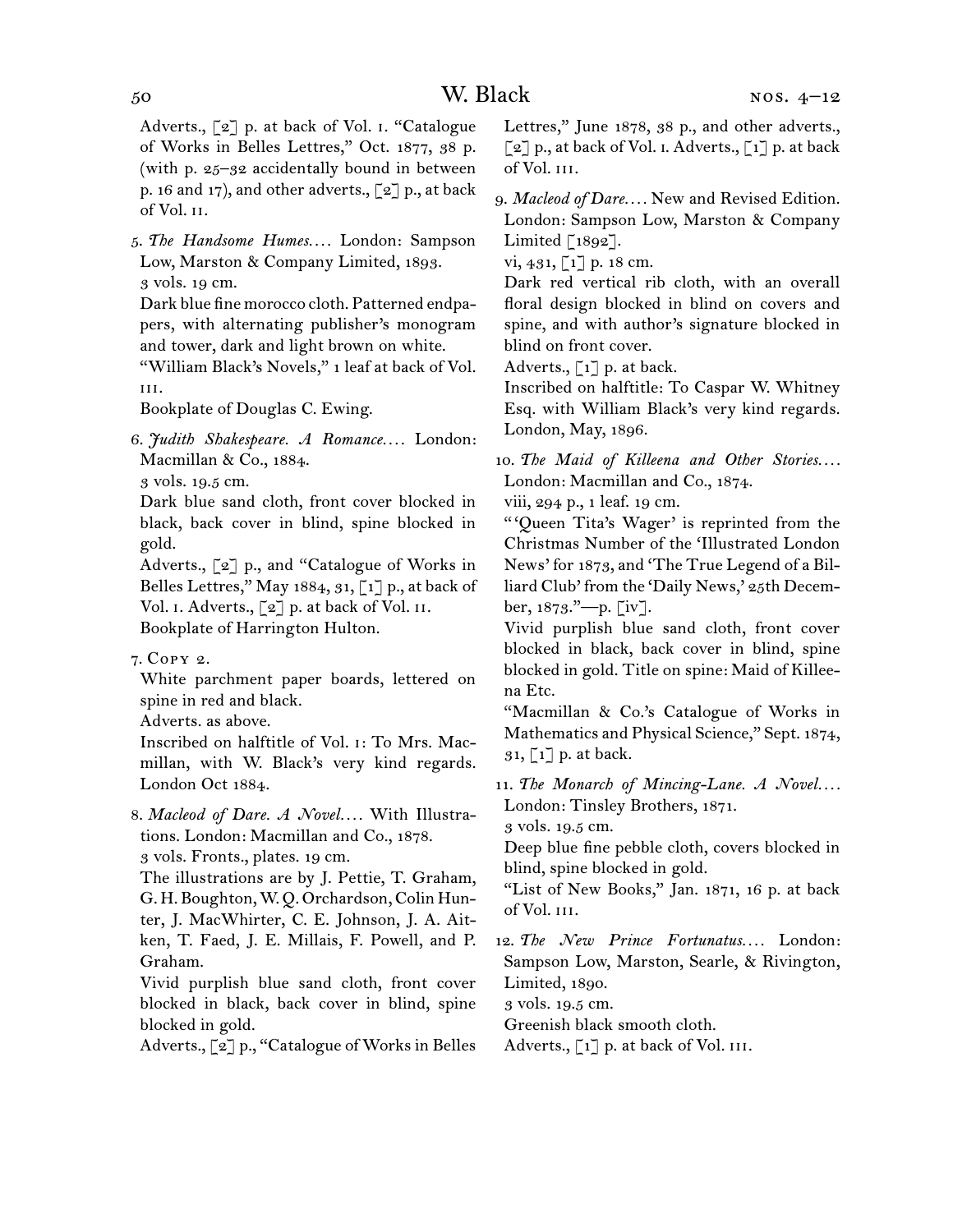vi, 311 p. 19 cm.

Dark grayish blue smooth cloth, with an overall geometric pattern blocked in copper on front cover and lower half of spine, and with branches of leaves and berries blocked in black over the pattern, back cover blocked in black. Floral-patterned endpapers, moderate yellowish green on white.

Adverts., verso of p. 311, and "A Selection from the List of Books," Sept. 1888, 32 p., at back. Inscribed on front flyleaf: ToMrs.Andrew Carnegie with W. Black's kind regards & remembrances, Brighton August 1890.

14.  *Sabina Zembra. A Novel. . . .* London and New York: Macmillan and Co., 1887.

3 vols. 19.5 cm.

Dark blue sand cloth, front cover blocked in black, back cover in blind, spine blocked in gold.

Adverts., [2] p. at back of each vol.

15.  *Shandon Bells. A Novel. . . .* London: Macmillan and Co., 1883.

3 vols. 19.5 cm.

Dark blue sand cloth, front cover blocked in black, back cover in blind, spine blocked in gold. "File Copy" blocked in blind on back cover of each vol.

"Catalogue of Works in Belles Lettres," Oct. 1882, 32 p. at back of Vol. i. Adverts., [2] p. at back of Vol. III.

Bookplate of Macmillan & Co.

16.  *The Strange Adventures of a House-Boat. . . .* London: Sampson Low, Marston, Searle, & Rivington, Limited, 1888.

3 vols. 19.5 cm.

Moderate yellowish green smooth cloth, with an illustration blocked in orange, blue, and black on front cover. Floral-patterned endpapers, dark grayish yellow on white.

"A Selection from the List of Books," April 1888, 32 p. at back of Vol. iii.

Inscribed on halftitle of Vol. i: William Black.

viii p., 1 leaf,  $421$ ,  $\lceil 1 \rceil$  p. Front., plates. 23 cm. Vivid purplish blue pebble cloth, with horizontal rules and decoration blocked in black and gold on front cover and on spine, an illustration blocked in gold on front cover, and horizontal rules blocked in blind on back cover.

Adverts., [2] p. at back.

Calling card of Alfred Barran pasted on free front endpaper.

18.  *White Heather. A Novel. . . .* London: Macmillan and Co., 1885.

3 vols. 19.5 cm.

Dark blue sand cloth, front cover blocked in black, back cover in blind, spine blocked in gold.

19.  *White Wings: A Yachting Romance. . . .* London: Macmillan and Co., 1880.

3 vols. 19 cm.

Vivid purplish blue sand cloth, front cover blocked in black, back cover in blind, spine blocked in gold.

Adverts.,  $\lceil 2 \rceil$  p. at back of Vol. II.

20.  *Wolfenberg. . . .* London: Sampson Low, Marston & Company Limited, 1892.

3 vols. 18.5 cm.

Very dark red smooth cloth. Floral-patterned endpapers, dark grayish yellow on white.

"Select List of Books," 1892, 30, [2] p. at back of Vol. iii.

21.  *Yolande. The Story of a Daughter. . . .* London: Macmillan and Co., 1883.

3 vols. 19.5 cm.

Dark blue sand cloth, front cover blocked in black, back cover in blind, spine blocked in gold.

<sup>17.</sup>*The Strange Adventures of a Phaeton. . . .* Illustrated by S. E. Waller*. . . .* London: Macmillan and Co., 1874.